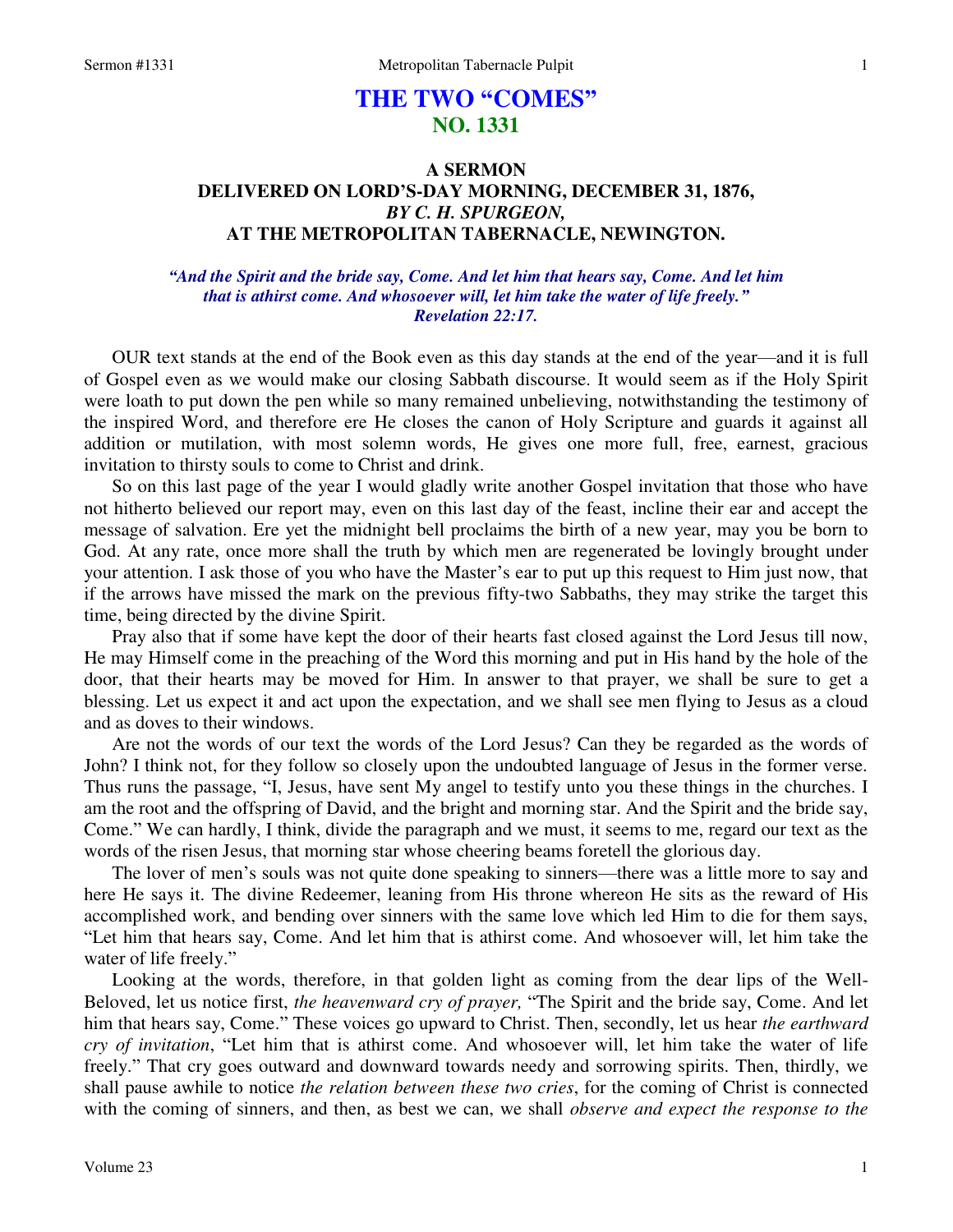*two cries*—both from Him who sits in the heavens and from souls thirsting here below. O divine Spirit, bless Thou the Word.

**I.** First, then, our text begins with THE HEAVENWARD CRY OF PRAYER, *"The Spirit and the bride say, Come*. *And let him that hears say, Come*.*"*

 I think it will be evident, if you read carefully, that this cannot be interpreted as being only the voice of the Spirit and the bride *to the sinner*. Surely the sense requires us to regard this cry of "Come," as addressed to our Lord Jesus, who in a previous verse had been saying, "Behold I come quickly, and my reward is with me." We may see the second included in it, but it will never do to exclude the first. We shall not have dealt honestly with the words before us unless we regard them first as spoken upwards towards our Lord, whose coming is our great hope.

*The matter of this cry* is first to be noticed—it is the coming of Christ. "The Spirit and the bride say, Come." This is and always has been the universal cry of the church of Jesus Christ. There is no one common theory about the exact meaning of that coming, but there is one common desire for it, in some form or other. Some of us are expecting the bodily coming, because the angel said when the cloud concealed the rising Christ, "This same Jesus who is taken up from you into heaven shall so come in like manner as you have seen him go into heaven." We therefore look for His descent upon the earth in person, to be here literally among us.

 Some expect that when He comes it will be to reign upon the earth, making all things new and bringing to His people a glorious period of a thousand years, in which there shall be perpetual Sabbath rest. Others think that when He comes He will come to judge the world and that the day of His appearing is rather to be regarded as the end of all things and the conclusion of this dispensation than as the commencement of the age of gold. There are some who think the millennium all a dream and the coming of Christ in person to be a mere fancy, but they believe that He will come spiritually, and they are looking for a time when the Gospel shall spread very wonderfully, and there will be an extraordinary power about the ministrations of the Word, so that nations shall run unto Him and be converted to His truth.

 Now it would be very interesting to take up these various statements and speculations, but we do not want to do so, because after all, in whatever way men look at it, all the true people of God still desire the coming of Christ and so long as He draws near they are content. They may have more or less light about the manner of it, but still the coming of Christ has been ever since the time when He departed the great wish and desire, yea, and the agonizing prayer of the church of God. "Even so, come quickly, Lord Jesus," is the cry of the whole host of the Lord's elect.

 It is true that some have not always desired this coming from motives of the most commendable kind, and many become more than ever earnest in this prayer when they have been in a state of disappointment and sorrow, but still that which they desire is a right thing and a promised blessing to be given in its time. I suppose the trial of sorrow will always give a keener edge to the desire of Christ's coming. Luther, on one occasion, when much discouraged, said, "May the Lord come at once! Let Him cut the whole matter short with the day of judgment, for there is no amendment to be expected."

When we get into this state of mind, the desire, though right in appearance, may not be quite as pure as we think. Desires and prayers which grow out of unbelief and petulance can hardly be of the very best order. Perhaps when we more patiently wait and quietly hope, we may not be quite so feverishly anxious for the speedy coming, and yet our state of mind may be more sober and more truly watchful and acceptable than when we showed more apparent eagerness.

 Waiting must sit side by side with desiring—patience must blend with hope. The Lord's "quickly," may not be my "quickly," and if so, let Him do what seems Him good. It may be a better thing after all for our Lord to tarry a little longer, that so by a more lengthened conflict He may the better manifest the patience of the saints and the power of the eternal Spirit. It may be the Lord may linger yet a while, and if so, while the church desires His speedy advent, she will not quarrel with her Master, nor dictate to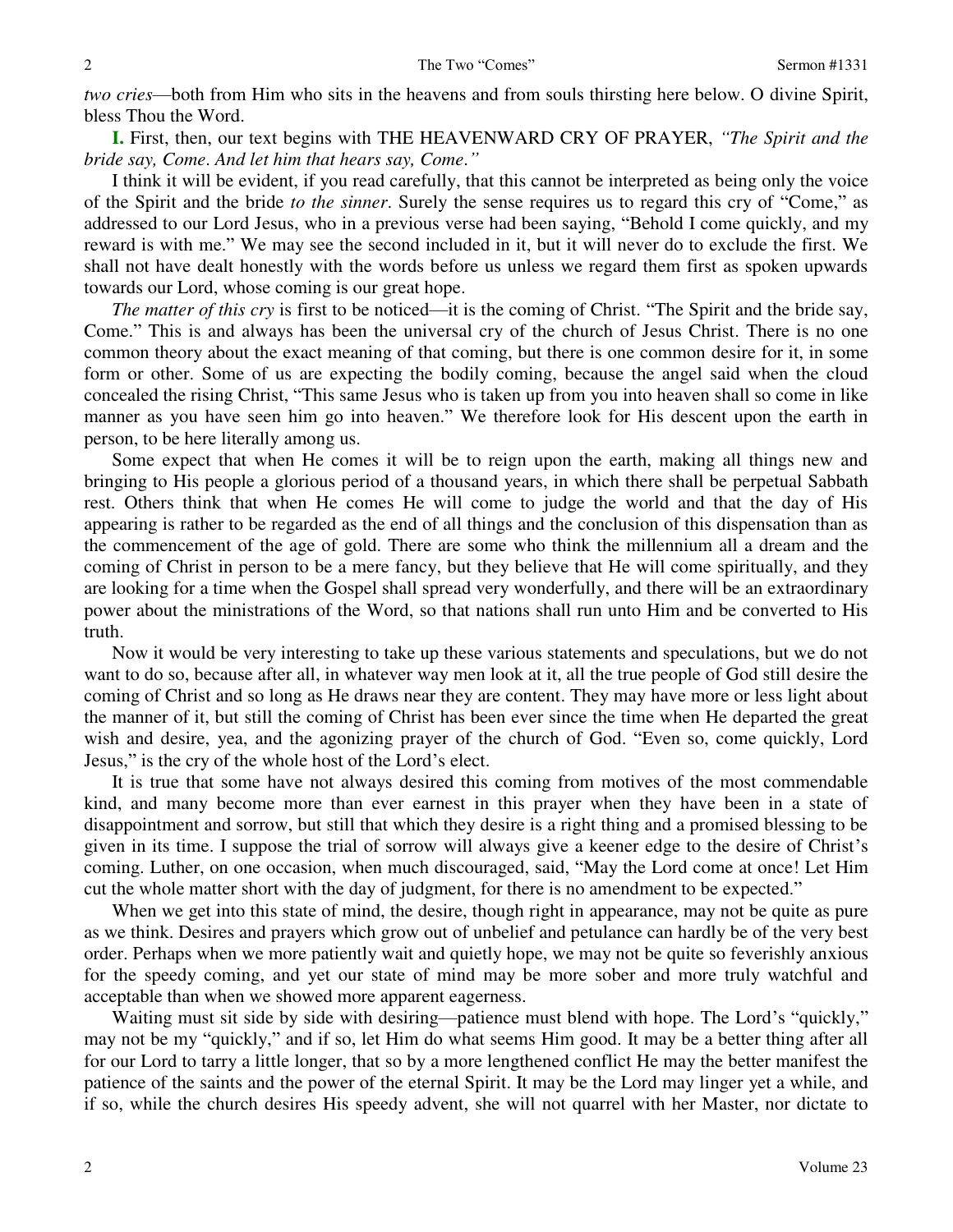Him, nor even wish to know the times and the seasons. "Come, Lord Jesus, come quickly," is her heart's inmost wish, but as for the details of His coming, she leaves them in His hands.

 Having noted the matter of the cry, let us next observe *the persons crying.* The Spirit is first mentioned, "The Spirit and the bride say, Come." And why does the Holy Ghost desire the coming of the Lord Jesus? At present the Spirit is, so to speak, the vicegerent of this dispensation upon earth. Our Lord Jesus is gone into the heavens, for it was expedient for Him to go, but the Comforter, whom the Father has sent in His name, has taken His place as our teacher and abides on earth continually as the witness to the truth and the worker for it in the minds of men.

 But the Spirit of God is daily grieved during this season of long-suffering and conflict. How much He is provoked all the world over is not possible for us to know! The forty years in the wilderness must have become as nothing compared with nineteen centuries of rebellious generations. The ungodly vex Him, they reject His testimony, and resist His operations. And alas, the saints grieve Him too. You and I have, I fear, grieved Him often during the past year and so He desires the end of this evil estate and says to our Lord Jesus, "Come."

 Beside, the Spirit's great object and desire is to glorify Christ, even as our Lord says, "He shall glorify me, for he shall take of mine and show them unto you." Now, as the coming of Christ will be the full manifestation of the Redeemer's glory, the Spirit therefore desires that He may come and take to Himself His great power and reign. The Holy Spirit seals us "unto the day of redemption," having ever an eye to that great event. His work tends towards its completion in the day of the appearing of the sons of God. He "is the earnest of our inheritance till the redemption of the purchased possession."

 Therefore does the Spirit have sympathy in the groans of His saints for the glorious appearing and it is especially in this connection that He is described as helping our infirmities and making intercession for us with groanings which cannot be uttered. In this sense, the Spirit says, "Come." Indeed, all such cries of "Come" in this world are of His prompting.

 Our text next tells us that "the bride says, Come." We all know that the bride is the church, but perhaps we have not noticed the peculiarity of her name. It is not, "The Spirit and the church say, Come." But, "The Spirit and the bride," for she says, "Come" always more fervently when she realizes her near and dear relationship to her Lord and all that it involves. Now, a bride is one whose marriage is near, either as having just happened or as close at hand. She is far more than merely espoused—either she is married or about to be, although the actual marriage feast may not have been eaten.

 So is the church very nearly arrived at the grand hour when it shall be said, "The marriage of the Lamb is come and his bride has made herself ready," and because of that she is full of joy at the prospect of hearing the cry, "Behold, the Bridegroom comes." Who marvels that it is so? It would be unnatural if there were no desire on the part of the church to see her beloved Lord and Head. Is it not as it should be, when the bride says, "Come."?

 I wish to call your attention to the fact that while I have made two of the persons mentioned in the text for the purpose of discoursing upon them in due order, yet they are not divided in the passage before us. It does not say the Spirit says, "Come" and the bride says, "Come," but "The Spirit and the bride say, Come." That is to say, the Spirit of God speaks by the church when He cries, "Come," and the church cries unto Christ for His coming because she is moved thereto of the Holy Spirit.

3 3 True prayer is always a joint work—the Holy Spirit within us writes acceptable desires upon our hearts and then we present them. The Holy Ghost does not plead apart from our desiring and believing we must ourselves desire and will and plead and agonize because the Spirit of God works in us so to will and to do. We plead with God because we are prompted and guided by His Holy Spirit. Our pleadings, which go up to heaven for the advent of Jesus, are the Holy Ghost crying in the hearts of the bloodbought. The church herself prays in the Holy Ghost, instantly crying day and night for the fulfillment of the greatest of all the covenant promises.

## *"Come, Lord, and tarry not.*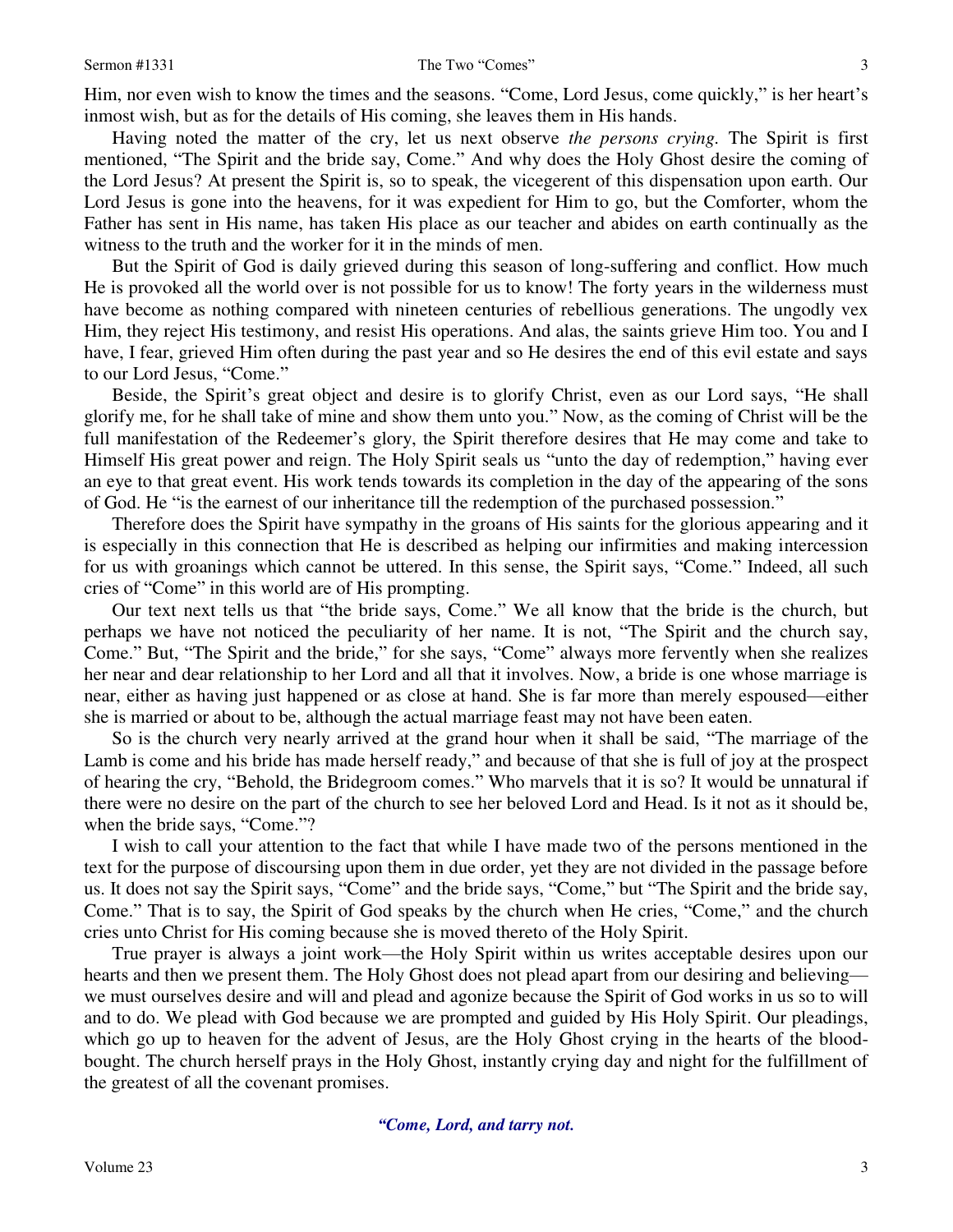*Bring the long-look'd for day. Oh, why these years of waiting here, These ages of delay?* 

*Come, for Thy saints still wait. Daily ascends their sigh. The Spirit and the bride say, Come; Do Thou not hear the cry?"*

The next clause of the text indicates that each separate believer should breathe the same desire, "Let him that hears say, Come." Brethren, this will be the index of your belonging to the bride, the token of your sharing in the one Spirit and being joined unto the one body—if you unite with the Spirit and the bride in saying, "Come." For no ungodly man truly desires Christ's coming. but on the contrary, he desires to get away from Him and forget His very existence.

 To delight in drawing near unto the Lord Jesus Christ is an evidence of our election and calling. To wish more and more fully to know Him and to dwell more near to Him is the token of our having been reconciled unto God by His death and of our having a new nature implanted in us. To long to see Him manifested in fullness of His glory is the ensign of a true soldier of the cross. Do you feel this? Do you desire to be better acquainted with the Lord Jesus? You have heard the Gospel—do you say as the church does, "Come, Lord Jesus"?

 Alas, to many the day of the Lord will be darkness and not light and they cannot desire it, for it will be a day of terror and confusion unto them. But unto such as have heard and believed in the precious name of the Son of God, it will be joy and peace and therefore the cry of their heart is, "Even so, come, Lord Jesus."

 This utterance of "Come" by him that hears it is the mark of his joyful consent to the fact that Christ shall come. It is well, my friend, if when you hear that Christ will come you say, "Let Him come." If He comes to reign, let Him, for blessed be His name, who should reign but He? If He descend to judge the earth, let Him come, for we shall be justified at His bar. His ends and objects in coming cannot but be fraught with infinite benefit to us and glory to our God, and therefore we would not delay His chariot wheels by so much as an hour—

> *"Hasten Lord! The promised hour. Come in glory and in power. Still Thy foes are unsubdued— Nature sighs to be renew'd. Time has nearly reached its sum, All things with Thy bride, say, 'Come;' Jesus, whom all worlds adore, Come and reign forevermore!"*

The saying of, "Come" by each true hearer is the sign that his heart responds to the doctrine which he has been taught. We have received it by revelation that Christ is to come and our soul says, "Even so, Come Lord Jesus. It is our happiness that it should be so."

 Thus have we mentioned the persons by whom this cry is uttered and now let us add a word upon *the tense in which the cry is put*. It is in the present tense. "The Spirit and the bride say, Come. And let him that hears say, Come." The Spirit and the bride are anxious that Christ should come at once, and he that knows Christ and loves Him desires also that He should not tarry. Look, my brethren, is it not time as far as our poor judgments go that Jesus should come? See how iniquity abounds! Behold our very streets, how foul they are with sin! See how errors are multiplied—do they not swarm in the church of God itself? Have not heresies come down like birds of prey upon the sacrifice, to pollute even the altars of the Most High? See at this present time how skeptics defy the living God, how they hiss out from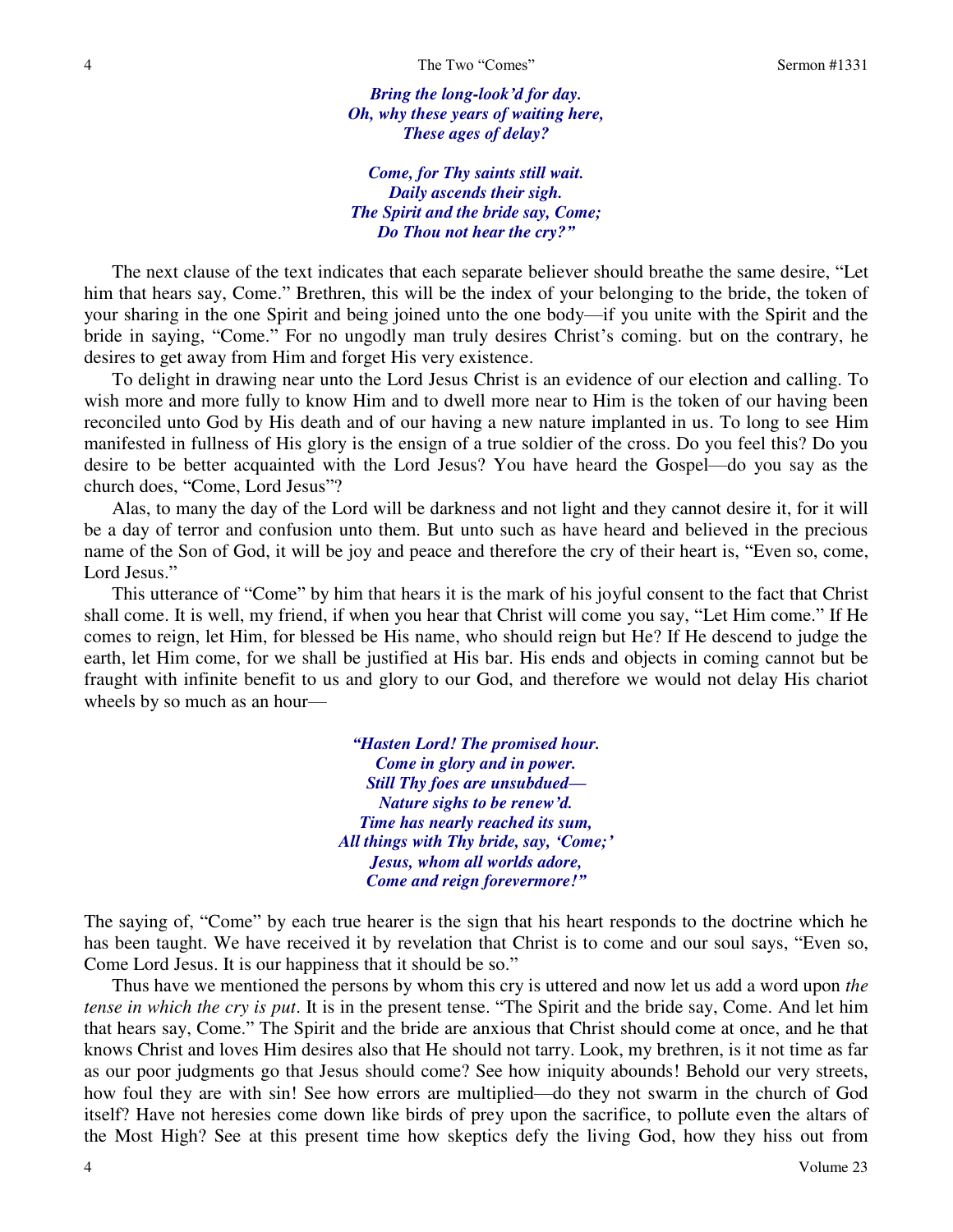#### Sermon #1331 The Two "Comes" 5

between their teeth the question, "Where is the promise of his coming, for since the fathers fell asleep all things continue as they were?"

 Behold how Antichrist stalks boldly through the land. Superstitions which your fathers could not bear are set up among you yet again, and the graven images, crosses, crucifixes, and sacraments, gods many and lords many of old Rome have come back to England again, and they are worshipped in her national church. In England, stained with the blood of martyrs, once again the mark of the beast is to be seen on the foreheads of those whom she feeds to teach her people! Is it not time that the Lord should come? O hoary systems of superstition, what else can shake you from your thrones! O gods that have long ruled over superstitious minds, who else can hurl you to the moles and to the bats? You know Him who made you quiver on your thrones on that night when He was born in Bethlehem's manger and you may well tremble, for when He comes it will be with an iron rod to dash you into shivers. "Even so," we cry, "Come, Lord Jesus. Come quickly. Amen."

**II.** Now, secondly, let us listen to THE EARTHWARD CRY OF INVITATION TO MEN.

 I must confess I cannot quite tell you how it is that the sense in my text glides away from the coming of Christ to the earth into the coming of sinners to Christ, but it does. Like colors which blend or strains of music which melt into each other, so the first sense slides into the second. This almost insensible transition seems to me to have been occasioned by the memory of the fact that the coming of Christ is not desirable to all mankind. There are the unbelievers who have not obeyed Him, and when they hear the Spirit and the bride say, "Come," straightway they begin to tremble and they say within themselves, "What if He should come! Alas, we rejected Him and His coming will be our destruction."

5 II nt s r e d e n u e g s s e s r r s e r t e p I e s e e ? s g s d g r e e r r, s e 5 I think I hear some such sinners weeping and wailing at the very thought of the Lord's coming, for they know that they also who have pierced Him must behold Him and weep because of Him. It seems almost cruel on the part of the bride and the Spirit to be saying come, when that coming must be for the overthrow of all the adversaries of the Lord, and so Jesus Himself seems gently to turn aside the prayer of His people while He pleads with the needy ones. He lets the prayer flow towards Himself, but yet directs its flow towards you sinners also. He Himself seems to say, "You bid Me come, but I, as the Savior of men, look at your brothers and your sisters who are yet in the far country, the other sheep which are not yet of the fold, whom I also must bring in, and in answer to your cry to Me to come I speak to those wandering ones, and say, 'Let him that is athirst come, and whosoever will, let him take the water of life freely.'" Is not that the way in which the sense glides from its first direction?

 Now, *from whom does this cry arise?* It first comes *from Jesus*. It is He who says, "Let him that is athirst come." The passage so stands, as I have already said, that we cannot but believe this verse to have been the utterance of Him who is the root and offspring of David, and the bright and morning star. He out of heaven cries to the unconverted, "Let him that is athirst come." Will they refuse Him that speaks? Shall Jesus Himself invite them and will they turn a deaf ear?

 But next, it is the call of *the Spirit of God*. The Spirit says, "Come." This Book which He has written, on every page says to men, "Come! Come to Jesus." This is the cry of the Spirit in the preaching of the Word. What mean sermons and discourses but, "Come sinner, come."? And those secret motions of power upon the conscience, those times when the heart grows calm even amid dissipation, and thought is forced upon the mind—those are the movements of the Spirit of God by which He is showing man his danger and revealing to him his refuge, and so is saying, "Come." All over the world wherever there is a Bible and a preacher the Spirit is saying, "Come."

 And this is the speech of *the church* too in conjunction with the Spirit, for the Spirit speaks with the bride and the bride speaks by the Spirit. The church is always saying, "Come." This is indeed the meaning of her Sabbath gatherings, of her testimony in the pulpit, of her teaching in the schools, of her prayers, and her exhortations. Everywhere, poor wandering hearts, the church of God is saying to you, "Come." Or if she does not do so, she is not acting in her true character as the bride of Christ. For this purpose is there a church in the world at all. If it were not for this, our Lord might take His people home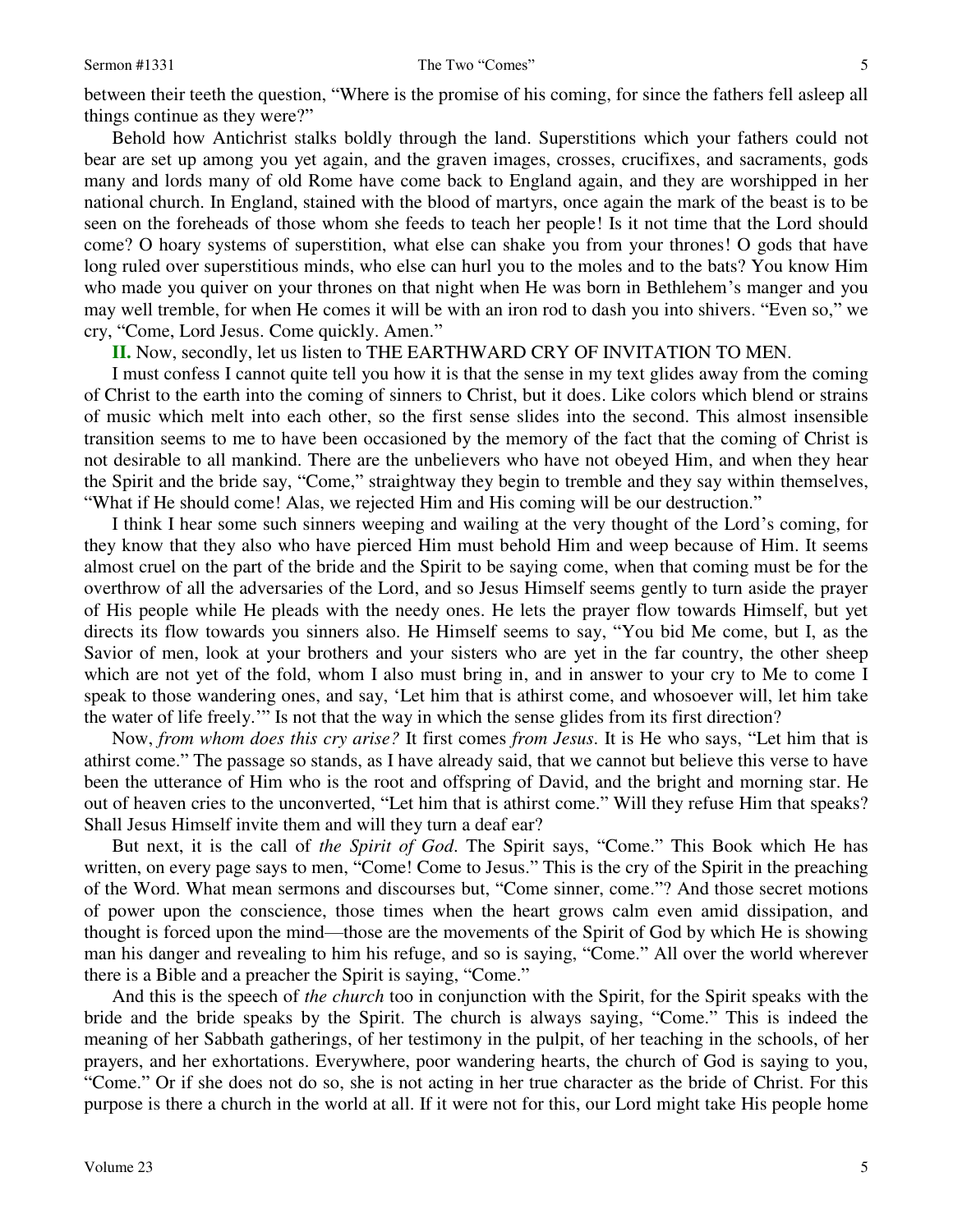as soon as they have believed, but they are kept here to be a seed to keep the truth alive in the world, and their daily earnest cry to you is, "Come, come to Jesus." "The Spirit and the bride say, Come."

 The next giver of the invitation is spoken of as, *"him that hears."* If you have had an ear to hear and have heard the Gospel to your own salvation, the very next thing you have to do is to say to those around you, "Come." Go and speak to anybody that you meet, to everybody that you meet according as opportunity and occasion shall be given you, and say what all the church says and what the Spirit is saying—namely, "Come." Give your Master's invitation. Distribute the testimony of His loving will and bid poor sinners come to Jesus.

 Your children and your servants—bid them come. Your neighbors and your friends—bid them come. The strangers and the far-off ones—bid them come. The harlot and the thief—bid such come. Those that are in the highways and the hedges, those who are far off from God by abominable works say unto all these, "Come." Because you have heard the message and proved its truth, go you and call in others to the feast of love.

 Oh, if there were more of these individual proclaimers, what blessings would descend upon London! I do not know how many believers in Christ there are present, but I do know that there are five thousand of us associated in church fellowship at this Tabernacle. And if the whole of these five thousand would but begin to bear witness for Christ with all their might, there would be salt enough even within this one house to season all London, with God's blessing upon our efforts. My brothers and sisters, let us not be slow to address ourselves to those to whom the Spirit of God within us, and the voice of Jesus from above, and the cry of the whole church is addressed. Let each individual member take up the note of invitation till all around the trembling sinner hears the encouraging cry of, "Come."

 Now, notice *the remarkably encouraging character of this, "Come,"* which is given by the Spirit and the bride. One part of it is directed to the thirsty, "Let him that is athirst come." By thirst is meant necessity and an appetite for its supply. Do you feel yourself guilty and do you desire pardon?—you are a thirsty one. Are you disquieted and filled with unrest, and do you long to be pacified in heart?—you are a thirsty one. Is there a something, you know not perhaps what it is, for which you are sighing and crying and pining?—you are a thirsty one and to you is the invitation most positively and distinctly given, "Let him that is athirst come."

 But how much I rejoice that the second half of the invitation does not contain even an apparent limit, as this first sentence has been thought to do! I regard the thirst here mentioned as by no means requiring of any man that he should have gone through a process of horror on account of guilt, or should have been overwhelmed with conviction and driven to despair of salvation. I believe that any desire and any longing will come under the description of, "thirst," but since some have stumbled at it and have said again and again, "I feel I do not thirst enough," see how sweetly the second clause of our text puts it, "Whosoever will, let him take the water of life freely." Whether you be thirsty or not, yet have you a will to drink? Have you a will to be saved? Have you a will to be cleansed from sin? A will to be made a new creature in Christ Jesus? Do you will to have eternal life? Then thus says the Spirit to you, "Whosoever will, let him take the water of life freely."

 Now, notice three vast doors through which the hugest and most elephantine sinner that ever made the earth shake beneath the weight of his guilt may go. Here are the three doors. *"Whosoever"— "will"—"freely." "Whosoever"* is the first door. "Whosoever"—then what man dares have the impudence to say that he is shut out? If you say that you cannot come in under, *"whosoever,"* I ask you how you dare narrow a word which is in itself so broad, so infinite? "Whosoever"—that must mean *every* man that ever lived or ever shall live while yet he is here and wills to come.

 Well, then, the word, *"will."* There is nothing about past character, nor present character, nothing about knowledge, or feeling, nor anything else but the will, "Whosoever will." Speak of the gate standing ajar! This looks to me like taking the door right off the hinges and carrying it away. "Whosoever will." There is no hindrance whatever in your way.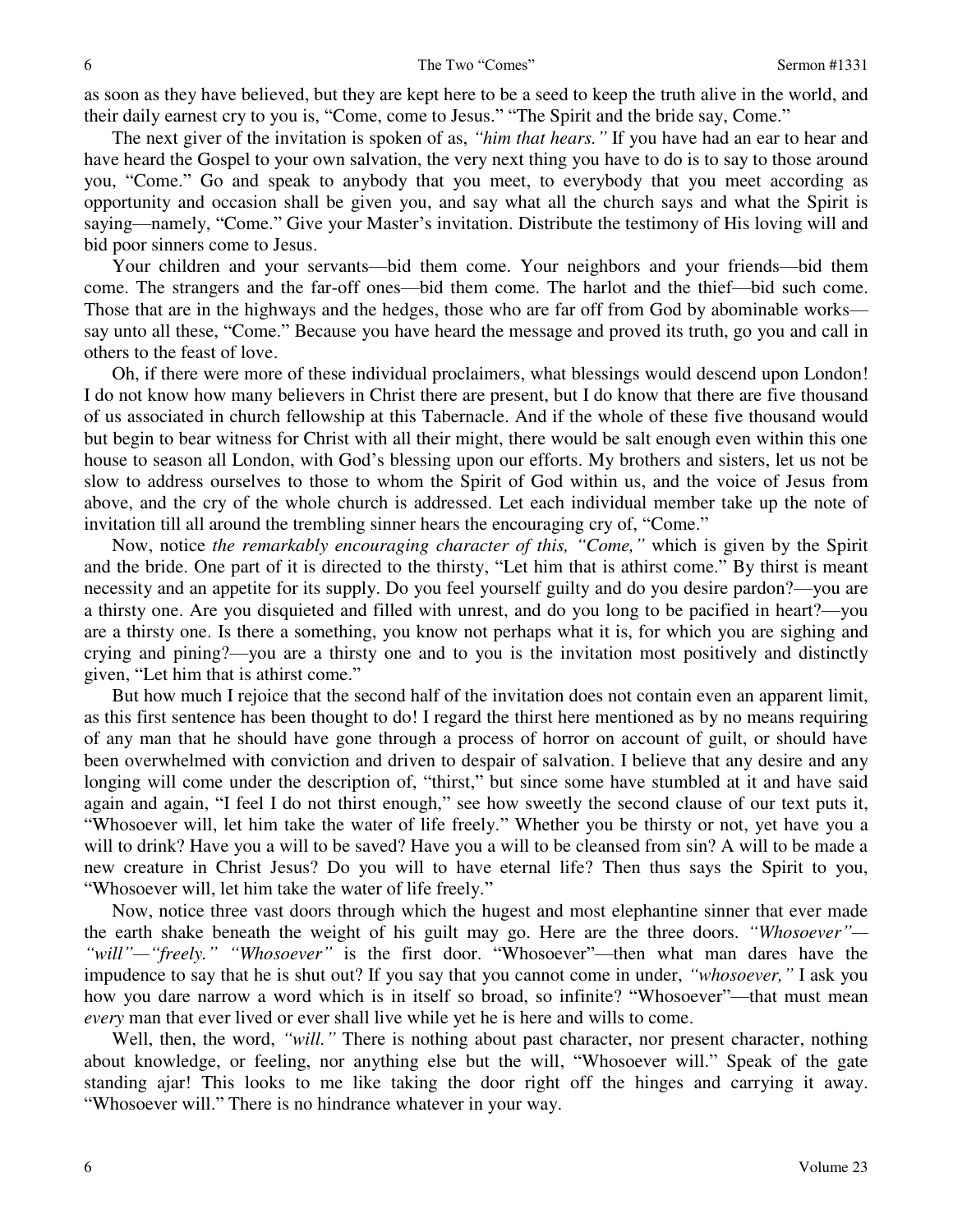And then, *"freely."* God's gifts are given without any expectation or recompense, or any requirements and conditions, "Let him take the water of life freely." You have not to bring your good feelings, or good desires, or good works, but come and take freely what God gives you for nothing. You are not even to bring repentance and faith in order to obtain grace, but you are to come and accept repentance and faith as the gifts of God and the work of the Holy Spirit. What broad gates of mercy these are! How wide the entrance which love has prepared for coming souls! *"Whoever!" "Will!" "Freely!"* 

 Observe how the invitation sums up the work the sinner is called upon to do. First, he is bidden to *come*. "Whosoever will, let him come." Now, to come to Christ means simply for the soul to draw near to Him by trusting Him. You are not asked to bring a load with you, nor to work for Christ in order to salvation, but just to come to Him. Nothing is said about the style of coming—come running or creeping, come boldly or timidly—for if you do but come to Jesus, He will in no wise cast you out. A simple reliance upon the Lord Jesus is the one essential for eternal life.

7 ydunty," orror Aase fittye ee itsgaul, ee deuu itsa ee deuu ytsa ee deuu versame van de van de van de van de van de van de van de van de van de van de van de van de van de van de van de van de van de van de van de van de Then the next direction is, *"take."* "Whosoever will, let him take." That is all. That word "take" is a grand word to express the Gospel. The world's gospel is "bring." Christ's Gospel is "take." Nature's gospel is "make." Just change the letter and you have the Gospel of grace which is "take." There is the water, dear friends, you have not to dig a well to find it, you have only to *take* it. There is the bread of heaven, you have not to grind the flour or bake the loaf, you have only to take it. There is a garment woven from the top throughout and without a seam—you have not to add a fringe to it—you have only to take it. The way of salvation may be summed up in the four letters of the word, "take." Do you desire Christ? Take Him. Do you want pardon? Take it. Do you want a new heart? Take it. Do you want peace on earth? Take it. Do you want heaven hereafter? Take it—that is all. "Whosoever will, let him *take* the water of life freely."

 And there is one other word which I love to dwell on and it comes twice over, "*Let him* that is athirst come, and whosoever will *let him* take." It is graciously said, *let him*. It seems to me as if the Lord Jesus Christ saw a poor soul standing thirsty at the flowing crystal fountain of His love and the devil standing there whispered to him, "You see the sacred stream, but it flows for others. It is what you need, but you must not have it, it is not for you." Listen, there is a voice from beyond the clouds which cries aloud, "Let him take it!" Stand back, devil, let the willing one come! He is putting down his lip to drink—he understands it now—but there comes rushing upon him hosts of his old sins like so many winged harpies, and they scream out to him, "Go back, you must not draw nigh. This fountain is not for you this pure crystal stream must not be defiled by such leprous lips as yours." Again there comes from the throne of love this blessed password, "Let him come and let him take."

 It is as when a man is in court and is called to go into the witness box. He is standing in the crowd and his name is called. What happens? As soon as he hears his name he begins to push through the throng to reach his place. "What are you at?" says one. "I am called," says he. "Stand back. Why do you push so?" says another. "I am called by the judge," says he. A big policeman demands, "Why are you making such confusion in court?" "But," says the man, "I am called. My name was called out and I must come." If he cannot come, if it is not possible for him to get through the throng, one of the authorities calls out, "Make way for that man—he is summoned by the court. Officers, clear a passage and let him come."

 Now the Lord Jesus calls the thirsty one and He says, "Whosoever will, let him come!" Make way doubts, make way sins, make way fears, make way devils, make way all of you for Jesus Christ the great King and Judge of all has said, "Let him come!" Who shall hinder when Jesus permits? He who is divinely called shall surely come to Jesus. Come he shall, whoever may stand in his way.

 This morning I feel as if I could come to Jesus all over again and I will do so. Do you not feel the same, my beloved brethren? Well then, dear brother or sister, after you have done so, turn round and proclaim this precious Gospel invitation to all around you, and say to them, "Come and take the water of life freely."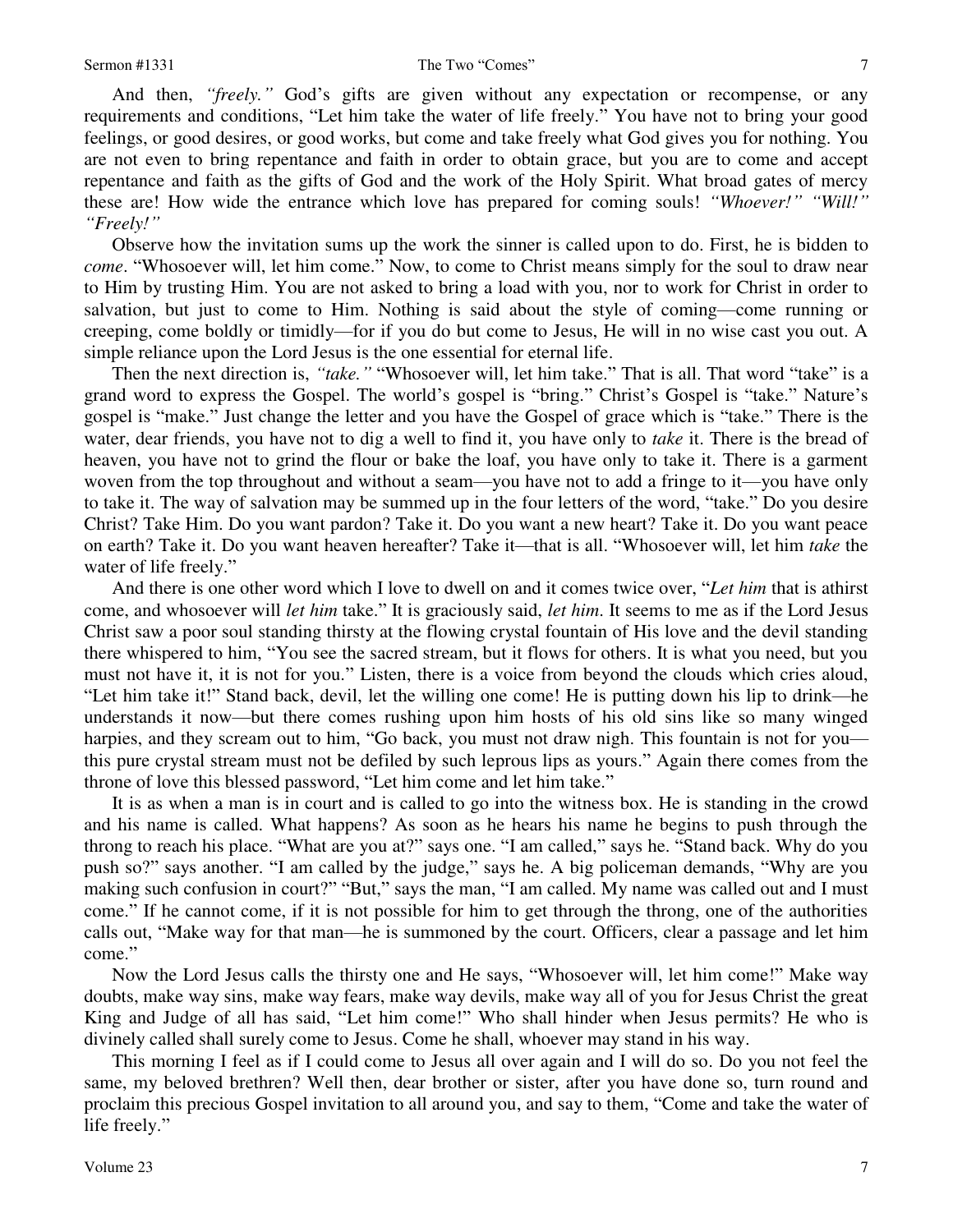## **III.** The third point is THE CONNECTION BETWEEN THESE TWO COMINGS.

 Is there any relation between the coming of Christ from heaven to earth and the coming of poor sinful creatures to Christ and trusting Him?

 There is this relation, first, that they are both suggested in this passage by the closing of the Scriptural canon. John is about to write by the voice of the Lord that none are to add to or take from the completed Book of God. The church says, "If there are no more prophets to proclaim the mind of God, no more apostles to write with infallible authority, and no more instructors to give forth new revelations, or bring new promises, then it only remains that the Lord should come. "Then," she says, "Come, Lord Jesus."

 And here are the sinners standing round and they hear that no other Gospel is to be expected, no more revelations are to be added to those which are in this Book, there will be no other atonement, no other way of salvation, therefore, it is their wisdom to come at once to Jesus. It is because the Book was about to receive its *finis* that the Spirit and the bride unitedly cried to the sinners to come at once. No fresh Gospel is to be expected, therefore let them come at once. Why should they tarry any longer? The oxen and fatlings are killed, come to the supper! All things are ready, there is nothing more to be done or to be revealed. Upon us the ends of the earth have come. "It is finished" has rung through earth and heaven, therefore—

### *"Come and welcome, sinner, come!"*

 I think I perceive another connection, namely, that those people who in very truth love Christ enough to cry to Him continually to come are sure to love sinners also and to say to them, "Come." Not but what there are some who talk a great deal about Christ's coming and yet manifest but small care for other men's souls. Well, it is talk—the profession of looking for the second advent is nothing but talk when it does not lead people to cry to perishing men, "Come to Christ!" He who loves Christ as he should loves sinners also, and that man who loves Christ so very much that he is quite wrapped up in himself, and forgets the dying millions around him, and stands star-gazing into heaven, expecting to see a sudden glory to take himself away, does not understand what he says. For if he loved his Lord, he would set to work for Him and would show that he expected the King to come by endeavoring to extend His kingdom.

 There is this connection also, that before Christ comes a certain number of His elect must be gathered in. He shall not come until an appointed company shall have been brought to eternal life by the preaching of the Word. Oh then, brethren, it is ours to labor that the wanderers may come home, for so we are, as far as lies in us, hastening the time when our Beloved Himself shall come.

 Once more, there is a sort of coming of Christ which, though it is not the first meaning here, may be included in it, for it touches the center of the sinner's coming to Christ. Because brethren, when we cry, "Come, Lord Jesus," if He shall answer us by giving us of His Spirit more fully, so that He comes to us spiritually, then penitent souls will assuredly be brought to His feet. We know this, that wherever the Lord Himself is in a meeting, hearts are sure to be broken and repentance is certain to be manifested. Wherever Jesus Christ is in power, there must be a revival, for dead souls must come to life in Him. The great thing we want above all others is a grip of that glorious promise, "Lo, I am with you alway, even to the end of the world," and as we in this sense obtain the coming of the Lord, we shall see sinners come and take of the water of life.

 **IV.** Well then, lastly, WHAT ARE THE RESPONSES?

 We sent up a cry to heaven and said, "Come." The response is, "Behold, I come quickly." That is eminently satisfactory. You may have to wait awhile, but the cry is heard and if the Lord should not come in your lifetime, the same preparation of heart which made you look for His coming will be blessedly useful to you if He sends His messenger to take you home by death. The same waiting and watching will answer in either case, so you need not be under any distress about which of the two shall